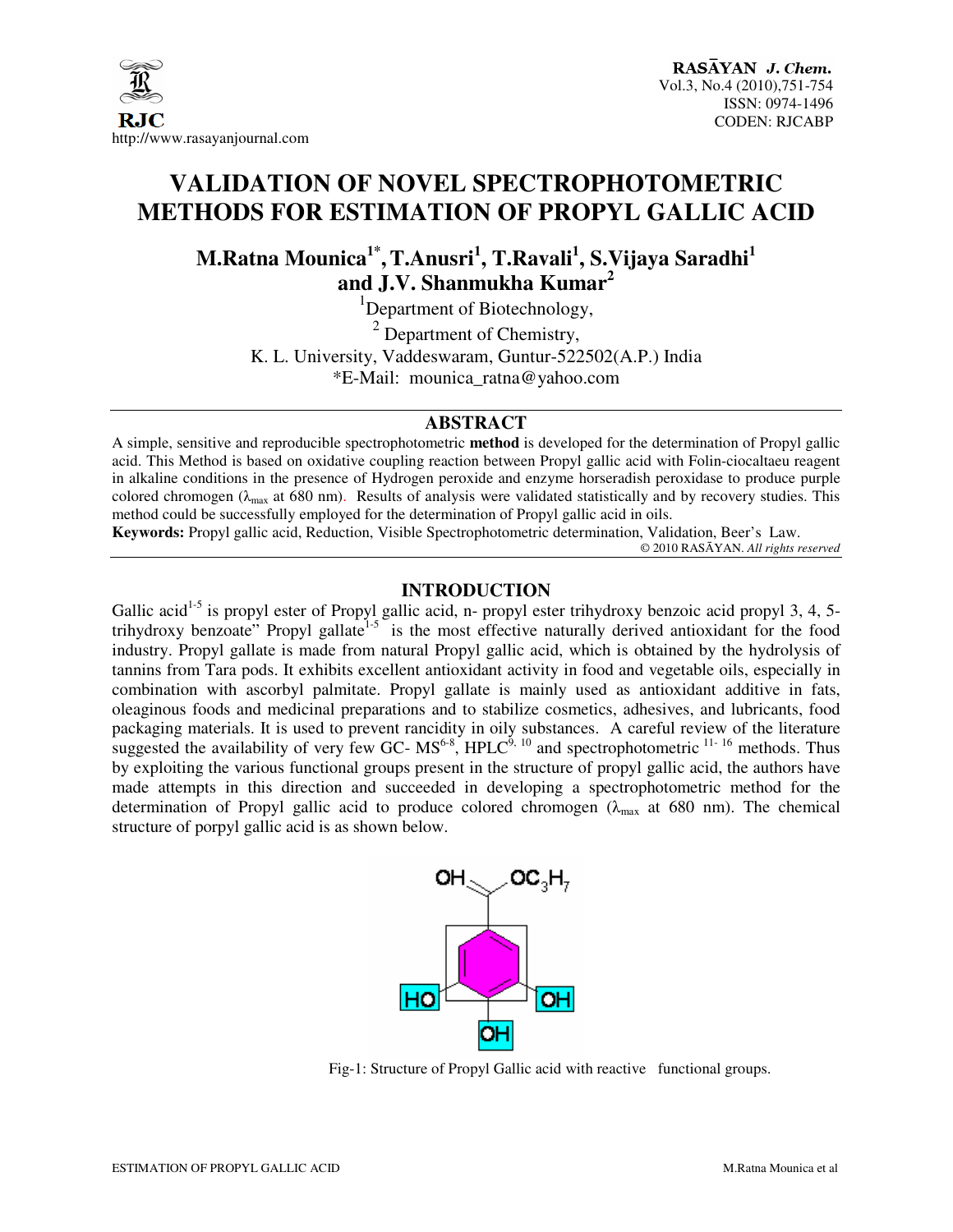# **EXPERIMENTAL**

#### **Instrumentation**

After the calibration of instrument, spectral and absorbance measurements are made using ELICO UV-Visible spectrophotometer model number FGSL159. The wavelength was scanned in the region of 440 to 750 nm and the wave length for maximum absorbance is noted.

#### **Reagents**

All the chemicals used were of analytical grade. All the solutions were freshly prepared with double distilled water. Freshly prepared solutions were always used. Aqueous solutions of Propyl gallic acid  $(0.1\% \text{ w/v})$ , FC reagent  $(1.2 \text{ diluted})$  hydrogen peroxide  $(0.01\text{M})$ , phosphate buffer  $(0.1 \text{ M}, p^{\text{H}} 7.0)$ , sodium carbonate (10% w/v) and extracted enzyme Horseradish Peroxidase were used.

#### **Standard and Sample solution of Propyl gallic acid**

About 100 mg of Propyl gallic acid was accurately weighed and dissolved in 100 ml of water in a volumetric flask to make a solution of 1 mg/ml standard solution and further dilutions are made with the same solvent.

#### **Extraction of the enzyme (Horseradish Peroxidase)**

A turnip (Horseradish root) weighing 40 g was Peeled, washed, and cut into 1" cubes. The sliced pieces were homogenized in 200 mL of buffer in a blender at high speed for 15 minutes .The extract is clarified by centrifugation (10-15,000 rpm/ 10 min.) and filtered through Whatman No. 1 filter paper. The extract for stability was stored in toluene for at least a week at 4°C. The extract was suitably diluted for further experimental analysis

#### **Assay Procedure**

Into a series of 25ml calibrated test tubes, 15ml buffer (pH 7.0) solution, 1.5 ml of 1 :2 diluted folinciocaltaeu reagent, 2 ml of 10 % Sodium carbonate solution, 1 ml of hydrogen peroxide (0.01M) and 0.5 ml horse radish root solution (1:1diluted) and aliquots of standard antioxidant solution, were added and made up to the mark with distilled water. The absorbance was measured after complete color formation at  $\lambda_{\text{max}}$  of 680 nm against reagent blank. The amount of antioxidant was computed from the calibration graph and the results were incorporated in Table-1**.** The proposed method is sensitive and accurate with reasonable precision and accuracy. The method could also be extended for the recovery of Propyl gallic acid in edible oils and fats.

#### **RESULTS AND DISCUSSION**

The results obtained in this method were due to reduction of the functional groups present in propyl gallic acid by phosphomolybdic, phosphotungstic acid present in F/C reagent followed by complex formation in the presence of dilute sodium carbonate solution.The optimum conditions for the color development was established by varying parameters one at a time, keeping the others fixed and observing the effect produced on the absorbance of the colored species. The following experiments were conducted for the purpose and the conditions so obtained were incorporated in Table-1**.** The absorbance's at corresponding series of varying one and fixing the other three parameters (pH, concentration of reagent and enzyme  $(HRP)/H_2O_2$  concentrations) containing in a total volume of 25 ml are measured against corresponding blank in each case. Recovery experiment was performed and percent recovery values obtained are listed in Table-2. Recovery experiment indicated the absence of interferences from the commonly encountered additives and excipients.

The molar extinction coefficient, optimum photometric range and Sandell's sensitivity values of the proposed method were calculated and the results are incorporated in Table-1.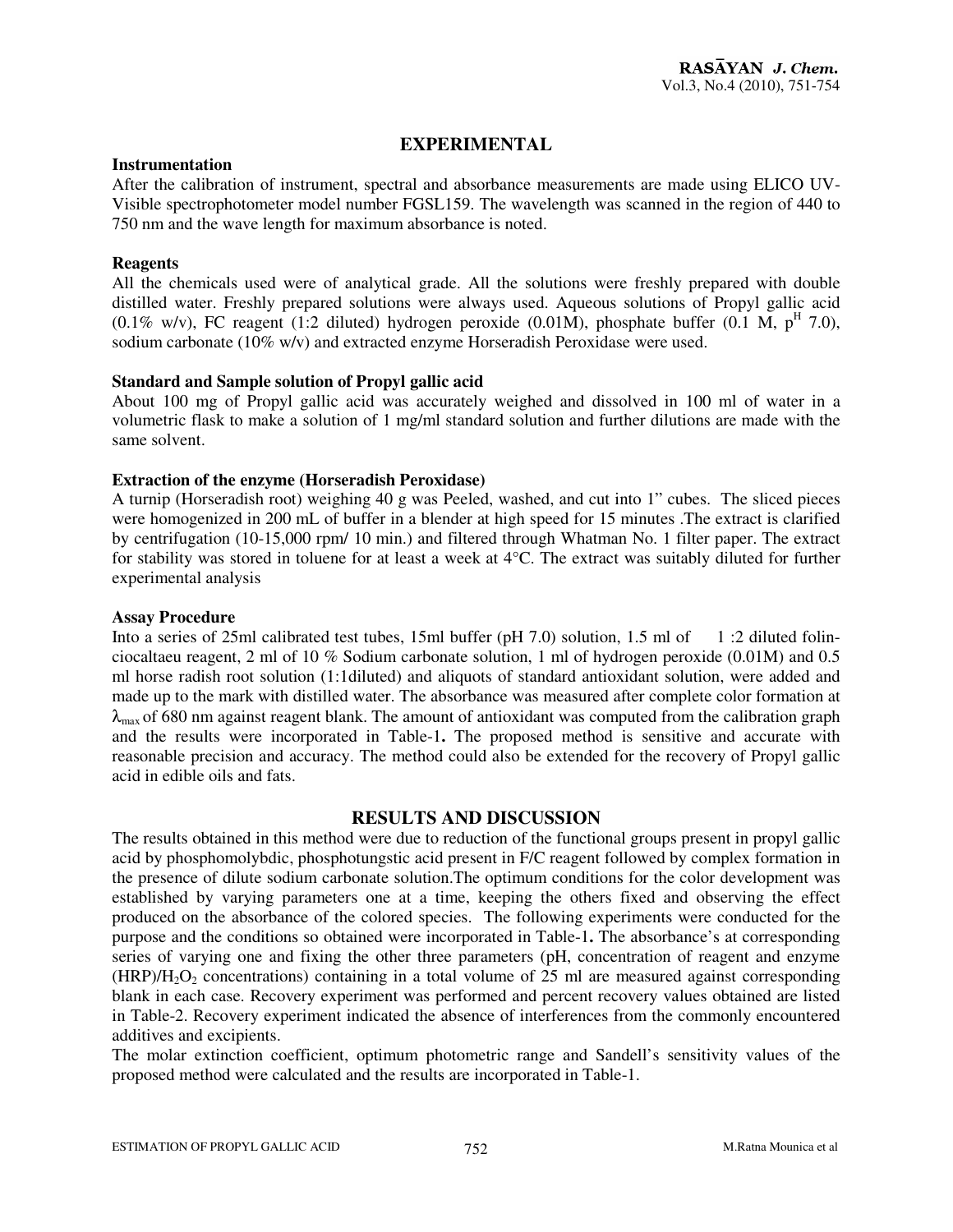The proposed method is sensitive and accurate. The method has been extended for the recovery of Propyl gallic acid in edible oils and fats. Thus the proposed method is simple and sensitive with reasonable precision and accuracy. This can be used for the routine determination of Propyl gallic acid in quality control analysis.

# **ACKNOWLEDGEMENTS**

The authors are grateful to Management of K.L.University, Vaddeswaram, Guntur District, Andhra Pradesh, India for their continuous support and encouragement and for providing the necessary facilities for carrying out the proposed work.

| Parameters                                 | Method         |
|--------------------------------------------|----------------|
| $\lambda$ max (nm)                         | 680            |
| Beer's law limit $(\mu g/ml)$              | $4 - 20$       |
| Sandell's Sensitivity                      | 0.01743        |
| $(\mu$ g/cm <sup>2</sup> /0.001 abs. unit) |                |
| Molar absorptivity                         | $1.217x 10^4$  |
| $(litre.mole^{-1}.cm^{-1})$                |                |
| Correlation coefficient I                  | 9998.805       |
|                                            |                |
| Regression Equation $(Y)^{\hat{}}$         |                |
| Slope $(a)$                                | 0.3313         |
| Intercept (b)                              | 0.00136        |
| $%$ RSD <sup>**</sup>                      | 1.19           |
| % Range of errors (95% confidence limits   |                |
| 0.05 level of significance                 | $\pm 0.99887$  |
| 0.01 level of significance                 | $\pm 0.1.4778$ |

Table-1: Optical characteristics, precision and accuracy of the Proposed method for Propyl gallic acid estimation

| OIL                           | Quantity of<br>Propyl gallic<br>acid (µg) | % Recovery by Proposed<br>method |
|-------------------------------|-------------------------------------------|----------------------------------|
| Coconut                       |                                           | 98.81                            |
| <b>Groundnut</b><br>Sunflower |                                           | 98.71<br>99.0                    |
|                               |                                           |                                  |

#### **REFERENCES**

- 1. R.J.Lewis,Sr. and R.L.Tatken, Eds. Registry of Toxic effects of Chemical substances. *Online Ed.National Institute.*
- 2. M.Hirose, H.Yada, S.Takahashi and N. Ito, *Carcinogenesis,* **14**, 2355 (1993)
- 3. B.Halliwell. The biomarker concept. *Nutr Rev*, **57**, 104 (1999).
- 4. M.F.Muldoon, S.B.Kritchevsky, *Brit Med J*, **312**, 458 (1996).
- 5. N.G.Lay-Keow, Pieue Lafotaine and Jean Hamns., *Journal of Chromatography A*, **29**,870, 1 ( 2000).
- 6. V.Viplava Prasad, K.Ekambareswara Rao and C.S.P. Sastry, *Food Chem.,* **17**, 209 (1985)
- 7. A. Soucy , *Health Canada, PSL, Project Report* on 2001-02, 2000-0568.